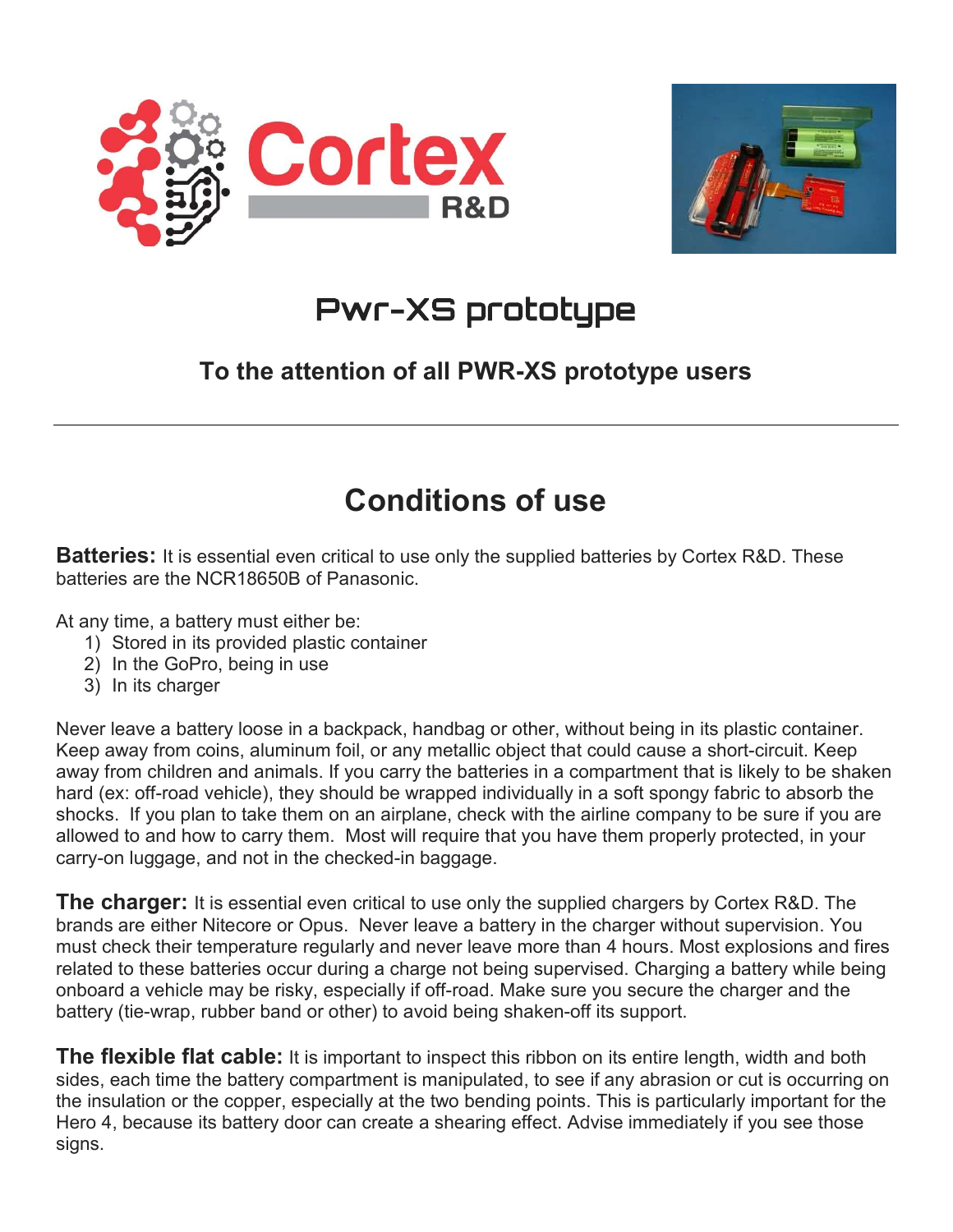## Enumeration of risks

As you probably know, the word "prototype" always imply a functional version of an invention that is still under development. This prototype is not fully ready for the market and has yet to be tested furthermore, by knowledgeable people aware of the situation.

So here is the exact situation and all you need to know about this prototype.

This product still has some shortcomings, despite having been designed in a conscientious manner, and being relatively safe under normal use.

#### Among the elements that remain to be improved:

- The use of protected batteries: Currently, the prototype uses non-protected batteries, which means that they do not have individual internal circuit against overcurrent, overvoltage, undervoltage and overheating. On the other hand, it is the GoPro which provides two of these protections (overvoltage and undervoltage) and my circuit protects against overcurrent by means of a fuse. There is also a reversed polarity protection. The prototype still lacks a battery temperature sensor to prevent overheating. I rely on your cooperation to manually and frequently check the temperature of the battery to see if it remains at a safe level. This is true when in use and when charging. Typically, it can become slightly warm, so a little warmer than room temperature is acceptable. In a very hot day, it can easily support up to 50 deg C. To give you an idea, the fingers of an average adult person can sustain this, but it's near the limit of comfort.
- The physical protection of the battery: In its present form, the battery is potentially exposed to impacts. This is a non-negligible risk that you must be aware of. A battery that is compressed, distorted, perforated, cracked, which has changed color, which is leaking some liquid, which smokes, throws sparks, or becomes too hot to be touched, must immediately be removed away from people and thrown in an isolated and safe place as much as possible. Ideally use a water container, a creek, a grassy or sandy spot. At that very moment, there is a risk of explosion or fire within a few seconds. When the situation is under control, you will drop the battery in a water container with a handful of salt to discharge the battery and make it inert. As you will see, these batteries are extremely robust, being made of thick stainless steel. But while such an mishap is relatively unlikely to happen, the risk is still there, and vigilance is required.

If an untoward event occurs, whatever it is, you have the duty to inform cortex R&D so that it can be documented, the information compiled, and to make the necessary fixes to improve the final product.

When the final version of the product will be released on the market, all users will have to give me their prototype for destruction.

Finally, I will ask to sign a liability release form, and the acceptance of the risks incurred in the use of this prototype.